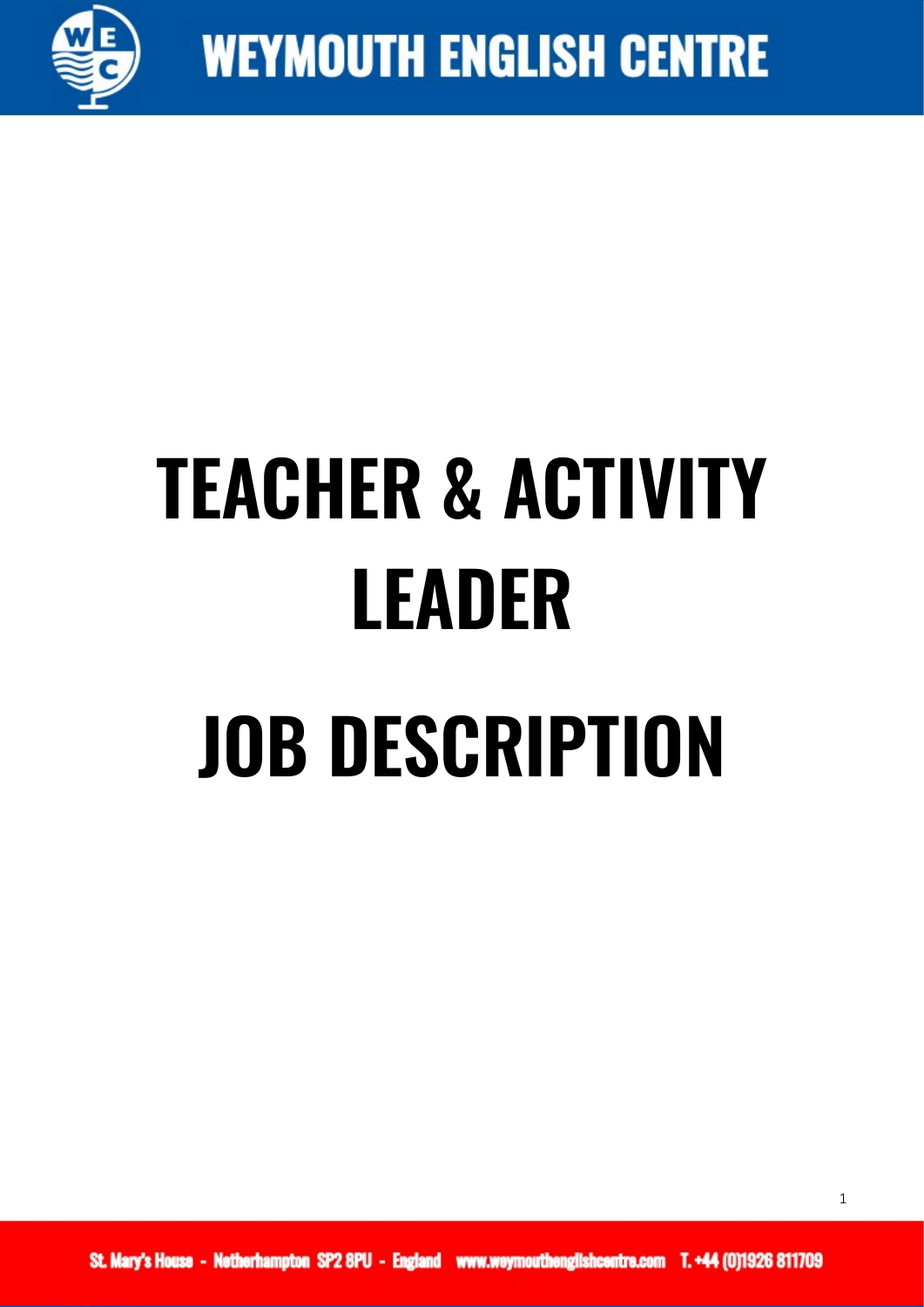

## **Teacher - Main duties and responsibilities:**

- 1. Being committed to safeguarding and promoting the welfare of our students and ensuring that they are protected from physical or emotional harm (see separate Child Protection Policy)
- 2. Teaching English to groups and/or individual students as requested by the Director of Studies
- 3. Lesson planning and preparation: each week you will teach to the prescribed syllabus. As part of the lesson you should also prepare the students for their excursions and other activities. Project work should be centred on the teaching syllabus
- 4. Creating a scheme of work at the start of each week to be displayed in the classroom
- 5. Preparing daily lesson plans in advance
- 6. Keeping a plan of your lessons which should be handed to the Director of Studies at the end of each week
- 7. Attending all staff meetings for information, updates and clarification
- 8. Attending a planning session of day one of each week
- 9. Attending and contributing to training sessions
- 10. Marking and providing appropriate feedback on students' oral and written work
- 11. Ensuring that lessons start and finish punctually
- 12. Ensuring that any materials or equipment are in place before the lesson is due to start
- 13. Testing of students and assisting with the placement of students in classes
- 14. Assisting the Director of Studies or Centre Manager in his or her daily duties
- 15. Keeping students' attendance and progress records and any other records which may be requested
- 16. Reporting student absences or sickness to the Director of Studies as soon as possible
- 17. Producing student leaving certificates and reports if requested
- 18. Ensuring that each classroom is left in a clean and tidy condition after each lesson and that all books and equipment are returned to the staff room
- 19. Notifying the Director of Studies of any persistent misbehaviour
- 20. Performance of any other duties which may reasonably be required in the furtherance of Weymouth English Centre's teaching or other operations. You also agree that you and the Weymouth English Centre may vary these duties from time to time by mutual agreement